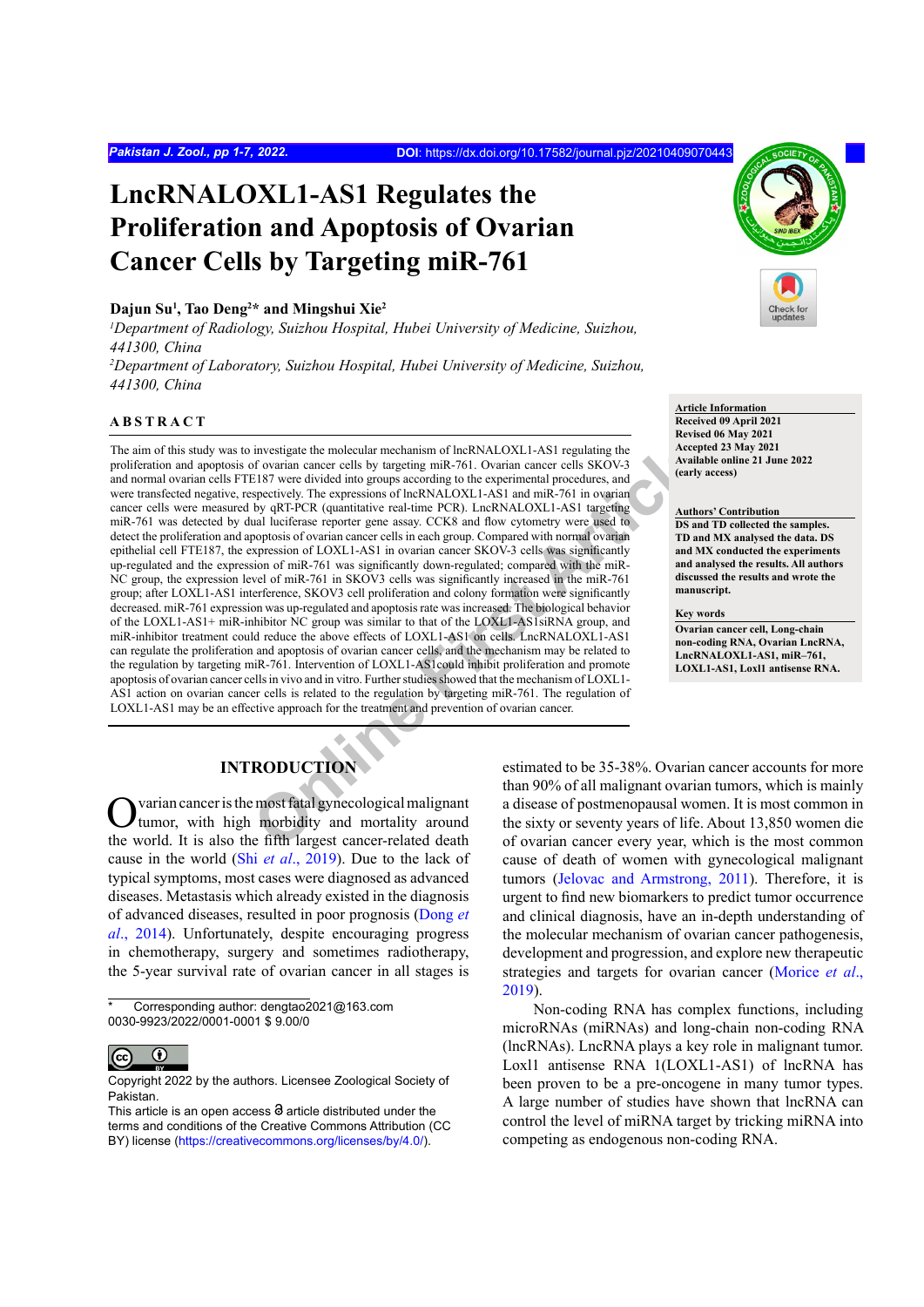LncRNA as a kind of RNA with more than 200 nucleotides in length has no protein coding function. Studies have shown that the disorder of lncRNA expression is associated with the tumorigenesis ([Qi and Du, 2013](#page-6-1)). The lncRNA shows various biological functions in various stages of cancer development, including cell development and immunity, cell proliferation and differentiation, apoptosis regulation, serving as a genomic imprinting marker as well as a competitive endogenous RNA (ceRNAs) sharing the adhesion site of miRNAs ([Kogo](#page-5-3) *et al*[., 2011](#page-5-3); [Sasaki](#page-6-2) *et al*., 2000). More and more researches on ovarian cancer focus on non-protein coding genes. The abnormal regulation of lncRNA leads to the malignant phenotype changes of ovarian cancer to a great extent (Wang *et al*[., 2011](#page-6-3); Mitra *et al*., 2017; Li *et al*., 2014). Therefore, lncRNA can be used as a biomarker for the treatment of ovarian cancer.

**EXECUTE ART C[O](#page-6-5)NSERVATE:**<br>
Int[e](#page-5-6)[r](#page-6-4)act and, 2017; Li et al., 2014).<br>
Subsequences.<br>
OBJ considers a properties amount of<br>
Subsequences, small, non-coding RNA,<br>
Interact and moral ovarian cell suspension we<br>
have a constructe miRNAs are endogenous, small, non-coding RNA, which can regulate the instability and translation inhibition of miRNAs by combining with partial complementary sites of the target gene 3-UTR (Li *et al*., 2015). Growth studies have shown that miRNA is involved in many cellular processes, including development, differentiation, apoptosis, migration, invasion and proliferation (Zhao *et al*[., 2012](#page-6-4)). There is also increasing evidence that miRNAs are abnormally regulated in various cancers such as gastric cancer, bladder cancer, breast cancer, osteosarcoma, lung cancer and hepatocellular carcinoma (Li *et al*., 2015). A large number of studies have shown that miRNA is not well expressed in cancer and can be used as both tumor suppressor and carcinogen. miR-761 has been proven to be closely related to the initiation and progression of several types of cancer. Although the study of miRNAs is still challenging due to the changes of downstream genes, the application of miRNAs in ovarian cancer management is vitally important (Tripathi *et al*., 2018). Therefore, the identification of new biomarkers will help us improve the living quality of cancer patients. miR/miRNAs are a kind of non-coding RNA, which can be combined by 3'-UTR, 5'-UTR or open reading frame to regulate the expression of target genes. A large number of studies have shown that miRNA is not well expressed in cancer and can be used as both tumor suppressor and carcinogen. miR-761 has been proved to be closely related to the initiation and progression of several types of cancer. It has been reported that the expression of miR-761 in ovarian cancer tissues is significantly lower than that in its paired non-cancerous tissues. Functional test has shown that miR-761 inhibits the proliferation and invasion of ovarian cancer by targeting MSI1 (Zhou *et al*[., 2016\)](#page-6-6). The aim of this study was to investigate the molecular mechanism of lncRNALOXL1- AS1 regulating the proliferation and apoptosis of ovarian cancer cells by targeting miR-761.

# **MATERIALS AND METHODS**

### *Cells and main reagents*

Human ovarian cancer cells SKOV-3, immortalized normal human oviduct epithelial cell line (FTE187), trypsin, miR-761 mimics, negative control (NC), plasmid extraction kit, Trizol reagent, fluorescence quantitative kit, Annexin V-FITC/ PI apoptosis detection kit, fetal bovine serum, RPMI1640 culture medium, Lipofectamine 2000 transfection reagent, TRIzol reagent and RIPA lysis buffer were used in this study. SKOV-3 was preserved in McCoy 5A modified medium (Gibco, Invitrogen) supplemented with 10% heat inactivated fetal bovine serum (FBS, Gibco).

#### *Cell culture*

An appropriate amount of ovarian cancer cells and normal ovarian cell suspension were added into RPMI1640 medium containing 10% fetal bovine serum. The mixture was cultured at 37°C, 5%  $CO_2$  and 70% to 80% humidity in incubator. The culture medium was changed the next day. Cells were digested and collected with 0. 25% trypsin when the cell density reached 80% to 90%

# *Experimental plan*

According to the experimental requirements, four groups were set up (i) LOXL1-AS1 mimic, mimic-NC, (ii) LOXL1-AS1siRNA, siRNA-NC, (iii) miR-761 mimic, (iv) mimic NC. Lipofectamine 2000 transfection reagent was used to transfect cells with the above groups. After transfection, cells were digested with 0.25% trypsin, and  $2x10<sup>5</sup>$  cells in logarithmic growth phase were inoculated in 6-well plates. After 24h, the cell growth was observed under an inverted microscope until the cell density reached 30% to 50%. The effects of LOXL1- AS1 on ovarian cancer cells were analyzed by using LOXL1-AS1 overexpression vector and empty vector control (mimic-NC group), LOXL1-AS1 interference vector (LOXL1-AS1siRNA group) and control (siRNA-NC group). The effects of miR-761 on ovarian cancer cells were analyzed by miR-761 mimic (miR-761 mimic group) and mimic NC (NC group). LOXL1-AS1 interference vector (LOXL1-AS1siRNA group), control group (siRNA-NC group), LOXL1-AS1 interference +miR-761 inhibitor (LOXL1-AS1siRNA+miR inhibitor NC group) and LOXL1-AS1 interference + inhibitor NC (LOXL1-AS1siRNA+miR inhibitor NC group) were used to analyze whether LOXL1-AS1 acts through miR-761.

## *Quantitative PCR*

The expression of lncRNALOXL1-AS1 and miR-761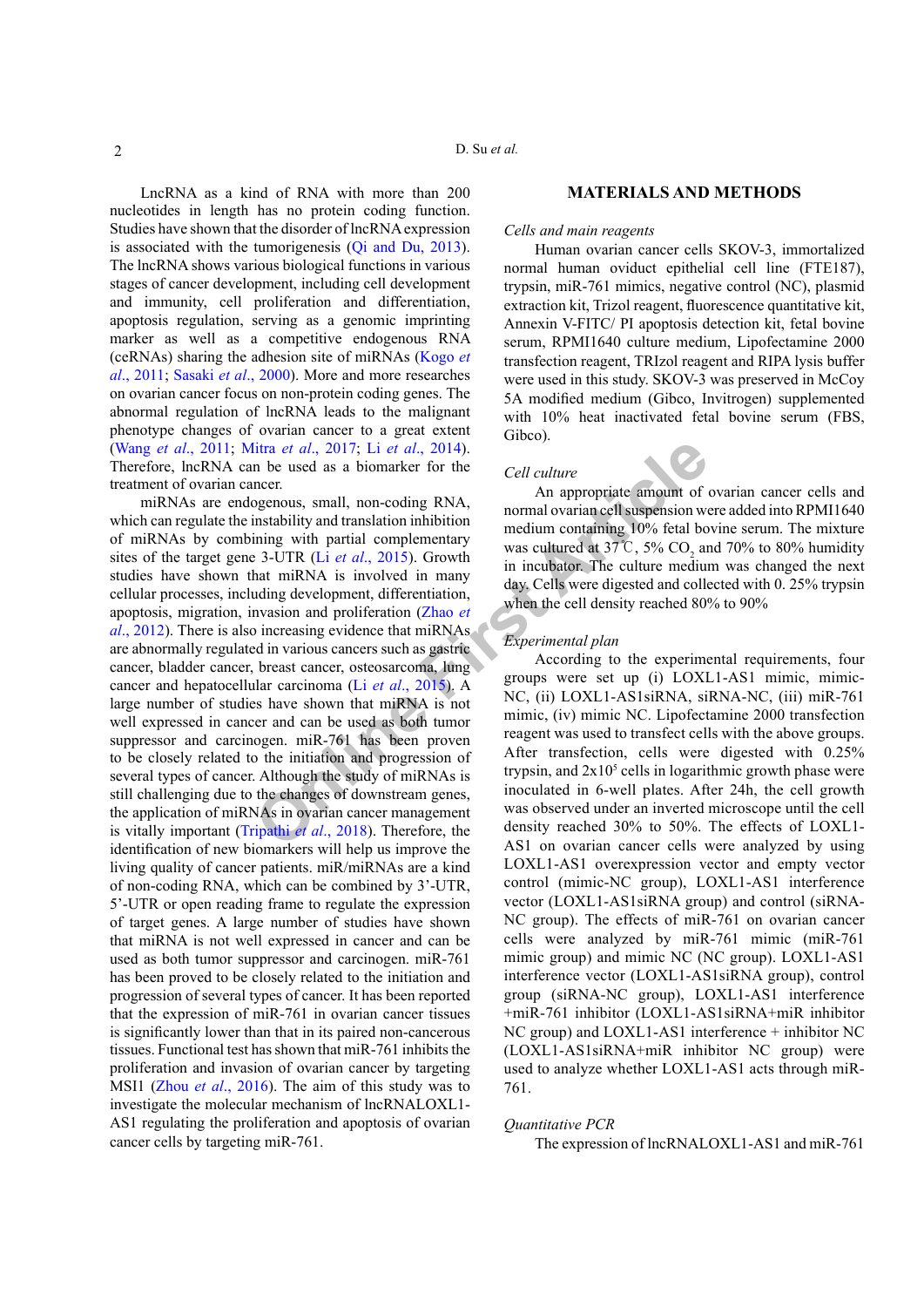in ovarian cancer cells was measured by qRT-PCR, and the total RNA was extracted from ovarian cancer tissues by TRIzol reagent, taking the kit instructions as the standard. One Step SYBR PrimeScript TM qPCR Kit was used for detection on 7300 real-time fluorescence quantitative PCR instrument, and the detection was carried out 40 times at 95℃ for 2 min, 95℃ for 30s, 60℃ for 30s and 72℃ for 30s. The relative expression of LOXL1-AS1 and miR-761 was calculated by  $2-\triangle \triangle C$ tmethod. LOXL1-AS1 used β-actin as internal reference, and miR-761 used U6 as internal reference.

#### *Dual luciferase analysis*

Bioinformatics software Target Scan predicted that miR-761 was the target gene of lncRNALOXL1-AS1. In this study, the wild 3' UTR (WT-lncRNALOXL1-AS1) and the mutant 3'UTR (MUT-lncRNALOXL1-AS1) of lncRNALOXL1-AS1 were connected with the dual fluorescein vector (pMIR-Report Luciferase vector). They were co-transfected with miR-NC and miR-761-mimics, respectively. The luciferase activity was detected by dual luciferase detection kit and GloMax 20/20 luminescence detector.

# *Clone molding*

t gene of lncRNALOXL1-AS1. In fluoride (PVDF) membrane. After<br>
UTR (WT-lncRNALOXL1-AS1) antigen with 5% skim milk, the<br>
INR (MUT-lncRNALOXL1-AS1) incubated at 4 °C overright. There<br>
SI were connected with the dual<br>
IR-Repo Cells in logarithmic growth phase were digested with 0.25% trypsin and then blown into single cells. Then, the cells were suspended in complete medium and diluted by gradient dilution method. Each group of cells was inoculated in a 37℃ pre-temperature culture dish with a cell density of 200. Cells were cultured at 37℃ and 5%  $CO<sub>2</sub>$  for 2 weeks. After that, they were fixed with  $4\%$ paraformaldehyde for 15 min, dyed with crystal violet solution (RBG1019- 1, role-bio) for 30 min, and washed with ultrapure water twice. After air drying, images were taken.

## *Determination of cell count*

Cell proliferation was measured by CCK8 method. The cell density was  $1x10^5$  cells/ml, and each well was 100 mL. The cells were placed in a 96-well plate with three parallel wells. After 24h, 48h, 72h and 96h, CCK-8 solution (PA137267, Pierce) was added to each well. And after culture for 4h, the absorbance (OD) was measured by enzyme-linked immunosorbent assay at 450 nm.

# *Assay of apoptosis*

The Annexin V/PI apoptosis kit was used to detect apoptosis according to the instructions. SKOV-3 cells were inoculated into a 6-well plate  $(2x10<sup>6</sup>$  cells/well), cultured in complete medium for 48h, digested and collected with trypsin, washed with frozen PBS, and resuspended with

100μl binding buffer. Then 5μl annexin V-FITC and 5μl PI working solution (100 μg/ml) were added into 100μl cell suspension. The cell suspension was cultured at room temperature in the dark for 15 min. Then, 400μl of binding buffer was added to the cell suspension. The samples were analyzed by flow cytometry. Each sample was tested three times.

#### *Western blotting experiment*

RIPA lysis buffer (pH=7.5) was used to extract the total protein and generate the whole protein lysate. The same amount of 40μg protein was loaded into 12% SDS-PAGE gel to separate the protein by electrophoresis. After electrophoresis, protein was transferred to polyvinylidene fluoride (PVDF) membrane. After blocking the nonspecific antigen with 5% skim milk, the primary antibody was incubated at 4℃ overnight. Then the secondary antibody which can recognize the primary antibody was added, and the immunoreactivity was determined by enhanced chemiluminescence autoradiography (Thermo Scientific, PA, USA). GAPDH was developed synchronously for load control. The sequence of primers is shown in [Table I](#page-2-0).

#### <span id="page-2-0"></span>**Table I. Sequence of primers used.**

| Gene         | Primer sequence 5'-3'            |
|--------------|----------------------------------|
| LOXLI-ASI    | U 5'-GATATGTTGGATGATGGA-3'       |
|              | D 5'-GATATGTTGGATGGATGA-3'       |
| $mir-76$     | U 5'-ACAGCAGGCACAGAC-3'          |
|              | D 5'-GAGCAGGCTGGAGAA-3'          |
| Н6           | U 5'-CTCGCTTCGGCAGCACATATACT- 3' |
|              | D 5'-ACGCTTCACGAATTTGCGTGTC-3'   |
| <i>GAPDH</i> | U 5'-TGTTCGACAGTCAGCCGC-3'       |
|              | D 5'-GGTGTCTGAGCGATGTGGC-3'      |

U, upstream; D, downstream.

#### *Statistical analysis*

SPSS 19.0 statistical analysis software was used for data processing, and the data analysis results were expressed by mean standard deviation (SD). One-way ANOVA was used to analyze the data among multiple groups. Tukey test was used for subsequent analysis.  $p \le 0.05$  indicated statistically significant difference between the two groups.

# **RESULTS AND DISCUSSION**

RT-qPCR results showed that compared with those in normal ovarian epithelial cells FTE187, LOXL1- AS1 expression in ovarian cancer cells SKOV-3 was significantly up-regulated and miR-761 expression was significantly down-regulated ( $p < 0.05$ , [Table II\)](#page-3-0).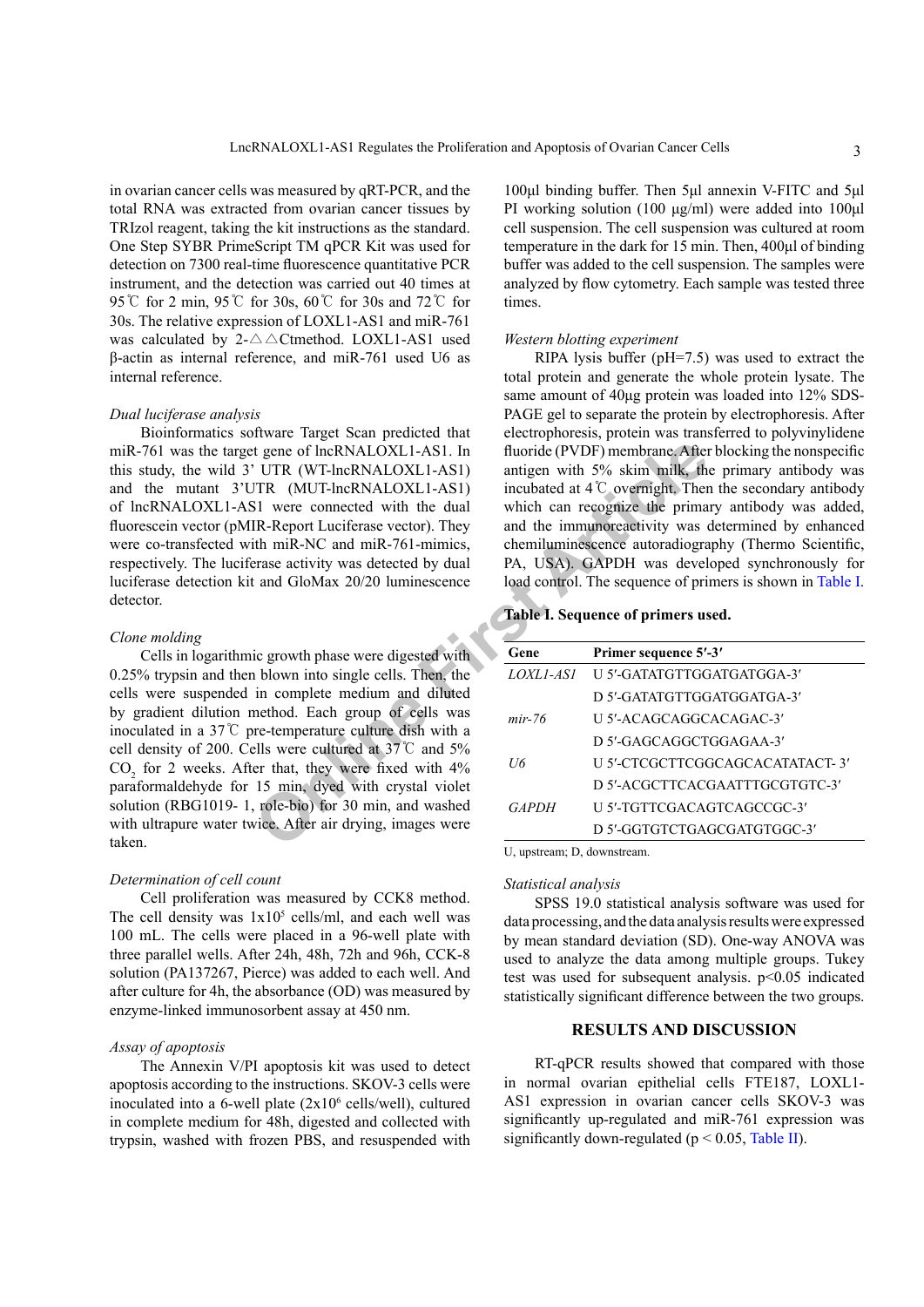<span id="page-3-0"></span>

| Table II. Expression of LOXL1-AS1 and miR-761 in |  |  |
|--------------------------------------------------|--|--|
| SKOV-3 cells and FTE187 cells (x $\pm$ s, n=3).  |  |  |

| Groups (cells) | <b>LOXL1-AS1</b> | $miR-761$       |
|----------------|------------------|-----------------|
| <b>FTE187</b>  | $1.00 \pm 0.13$  | $1.00 \pm 0.12$ |
| SKOV-3         | $2.84\pm0.32$    | $0.40 \pm 0.03$ |

Compared with miR-NC group, the expression level of miR-761 in SKOV3 cells of miR-761 group was significantly higher. The expression levels of cyclinD1, MMP2 and MMP9 decreased significantly, and the cell survival rate decreased significantly. The number of migrating cells decreased significantly ( $P \le 0.05$ , [Fig. 1,](#page-3-1) [Table III](#page-3-2)).



<span id="page-3-1"></span>Fig. 1. The effect of high expression of miR-761 on proliferation and apoptosis of SKOV3 cells.

Compared with si-NC group, the expression level of LOXL1-AS1 in ovarian cancer cells of si-HOXA11-AS group decreased significantly  $(p<0.05)$ ; the results of MTT assay showed that the proliferation activity of ovarian cancer cells in si-LOXL1-AS1 group was significantly lower than that in si-NC group ( $p < 0.05$ , Table IV).

It can be seen from Figure 2 that the expression of LOXL1-AS1 was significantly down-regulated in LOXL1-AS1siRNA group and significantly upregulated in LOXL1-AS1 simulation group ( $p<0.05$ ). The proliferation ability and colony formation of SKOV3 cells significantly decreased after LOXL1-AS1 interference [\(Fig. 2b](#page-3-3), [c](#page-3-3),  $p<0.05$ ). The results of flow cytometry showed that LOXL1-AS1 interference promoted apoptosis ([Fig.](#page-3-3) [2d](#page-3-3), p<0.05). In contrast, LOXL1-AS1 simulation group showed completely opposite results. The results indicated that LOXL1-AS1 could regulate the proliferation and apoptosis of ovarian cancer cells.



<span id="page-3-3"></span>Fig. 2. The effect of LOXL1-AS1 on the proliferation and apoptosis of ovarian cancer cells.

At first, LOXL1-AS1 interfering cell lines need to be constructed. qRT-PCR results showed that the expression of miR-761 in LOXL1-AS1siRNA group was significantly higher than that in siRNA-nc group ( $p$ <0.05), indicating that LOXL1-AS1 negatively regulated the expression of miR-761 ([Fig. 3](#page-4-1)).Targetscan, miRanda and miRDB software show that miR-761was a potential target of LOXL1-AS1 [\(Fig. 3](#page-4-1)). The report system was used to further verify whether LOXL1-AS1 targeted the dual luciferasemiR-761. The results showed that miR-761 decreased the luciferase activity of LOXL1-AS1 containing WT3'UTR  $(p<0.05)$ but did not decrease the luciferase activity of LOXL1-AS1 containing Mut3'. UTR (p>0.05) indicated that miR-761 was the target gene of LOXL1-AS1 in cells ([Table V\)](#page-4-2).

<span id="page-3-2"></span>**Table III. Effect of high expression of miR-761 on proliferation and apoptosis of SKOV3 cells.**

| Group   | $miR-761$        | <b>CvelinD1</b>  | MMP9             | MMP2            | Cell survival rate | Apoptosis rate   |
|---------|------------------|------------------|------------------|-----------------|--------------------|------------------|
| miR-NC  | .00 $\pm$ 0.11   | $15\pm 0.12$     | 0.98±0.10        | $0.86 \pm 0.09$ | 100.86±10.08       | $6.78 \pm 0.69$  |
| miR-761 | $2.89 \pm 0.30*$ | $0.38 \pm 0.04*$ | $0.45 \pm 0.05*$ | $0.37\pm 0.04*$ | $61.27\pm6.13*$    | $18.2 \pm 1.81*$ |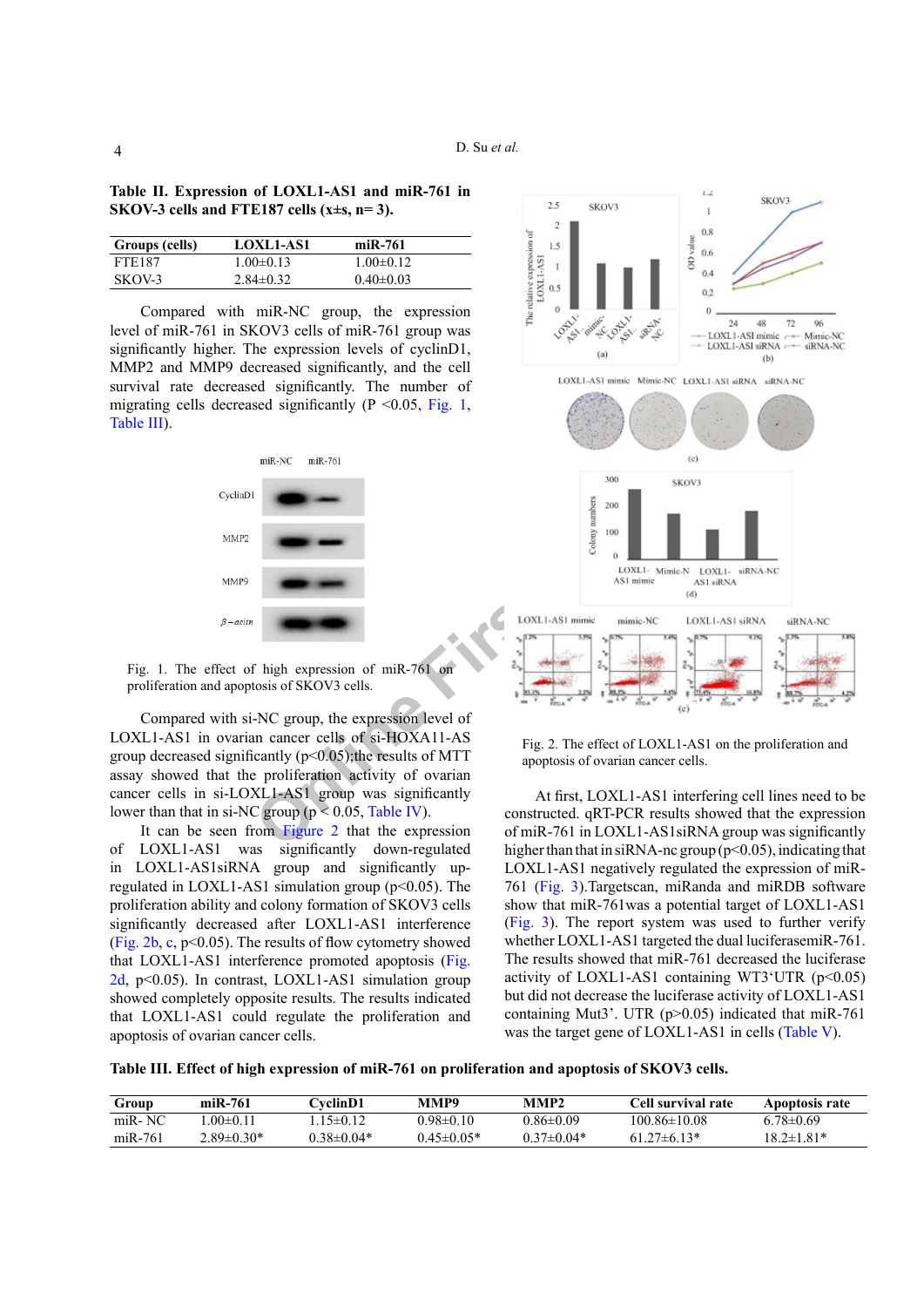# <span id="page-4-0"></span>**Table IV. Effect of LOXL1-AS1 inhibition on proliferation of ovarian cancer cells SKOV3 (***x̄***±s,n= 3).**

| Group              | <b>LOXL1-</b><br>AS1 | Cell viability (OD 490 nm)                |                                                             |                       |  |
|--------------------|----------------------|-------------------------------------------|-------------------------------------------------------------|-----------------------|--|
|                    |                      | Culture<br>for $24h$                      | <b>Culture</b><br>48 h                                      | <b>Culture</b><br>72h |  |
| Si-NC              |                      | $1.00\pm0.07$ $0.38\pm0.03$ $0.70\pm0.05$ |                                                             | $1.15 \pm 0.09$       |  |
| $Si$ -LOXL1-<br>AS |                      |                                           | $0.43\pm0.05b$ $0.35\pm0.03a$ $0.42\pm0.04b$ $0.47\pm0.05b$ |                       |  |

<span id="page-4-2"></span>**Table V. Dual luciferase report experiment (x±s, n=9).**

| Group  | WT-LOXL1-AS1     | <b>MUT-LOXL1-AS1</b> |  |  |
|--------|------------------|----------------------|--|--|
| miR-NC | $1.00 \pm 0.08$  | $0.97\pm0.09$        |  |  |
| miR-NC | $0.43 \pm 0.04a$ | $0.99 \pm 0.09a$     |  |  |



 $mR-761$ 

<span id="page-4-1"></span>Fig. 3. LOXL1-AS1 negatively regulated the expression of miR-761.

LOXL1-AS1siRNA group, siRNA-NC group, LOXL1-AS1siRNA+miR inhibitor group and LOXL1- AS1siRNA+miR inhibitor NC group were constructed with siRNA, and their proliferation ability ([Table VI](#page-4-3)), colony formation ([Fig. 4a\)](#page-4-4) and apoptosis [\(Fig. 4b](#page-4-4)) and other biological behavior were detected. The results showed that after LOXL1-AS1 interference, cell proliferation and colony formation were inhibited, but apoptosis rate increased. The biological behavior of LOXL1-AS1+miR inhibitor NC group was similar to that of LOXL1- AS1siRNA group. Treatment with miR inhibitor could weaken the above-mentioned effects of LOXL1-AS1 on cells. The above results suggested that LOXL1-AS1 regulated the proliferation and apoptosis of ovarian cancer cells by regulating miR-71.



<span id="page-4-4"></span>Fig. 4. Loxl1-as1 regulates proliferation and apoptosis of ovarian cancer cells by regulating mir-761 (a. Proliferation of ovarian cancer cells; b. Apoptosis map of ovarian cancer cells).

# <span id="page-4-3"></span>**Table VI. Cell proliferation.**

| Group                                                      |  | 24h 48h 72h 96h             |  |
|------------------------------------------------------------|--|-----------------------------|--|
| siRNA-NC                                                   |  | $0.31$ $0.52$ $0.63$ $0.65$ |  |
| LOXL1-AS1 si RNA                                           |  | $0.24$ 0.37 0.39 0.42       |  |
| $-LOXLI-AS1$ si RNA+inhibitor NC $0.3$ 0.36 0.39 0.41      |  |                             |  |
| LOXL1-AS1 si RNA+miR inhibitor $0.31$ $0.45$ $0.60$ $0.63$ |  |                             |  |
|                                                            |  |                             |  |

# **DISCUSSION**

**CONCERTY ARTICLES**<br>
Online Contain cancer cells by regulating<br>
Online of ovarian cancer cells, b. Apoptos<br>
Convince and Convince cells, b. Apoptos<br>
Convince cells, b. Apoptos<br>
Convince cells, b. Apoptos<br>
Signals and Convi Epithelial ovarian cancer is the most fatal gynecological malignant tumor, largely because most patients are diagnosed at advanced stage. Screening strategies using ultrasound and cancer antigen (CA) 125 tumor markers are currently under study, which may reduce the diagnosis stage. But there is no evidence to improve the survival rate. Although most ovarian cancer patients respond to initial chemotherapy, most of them will eventually relapse. Chemotherapy for recurrent diseases includes: platinum-based multi-drug treatment for women who have relapsed for more than 6-12 months after the end of the initial treatment; for women with early recurrence, new targeted biological agents, especially those involving vascular endothelial growth factor pathway and those targeting poly (ADP-ribose) polymerase (PARP), are highly possible to improved the prognosis of ovarian cancer (Wu *et al*[., 2020](#page-6-7)). Targeted therapy is an innovative treatment for malignant tumors. At present, the research is to inhibit or kill cancer cells by specific factors. For ovarian cancer, scholars pay more attention to the effect of molecular mechanism on molecular targeted therapy.

> The signal network of lncRNA regulating cancer development is complex and needs further study. Studies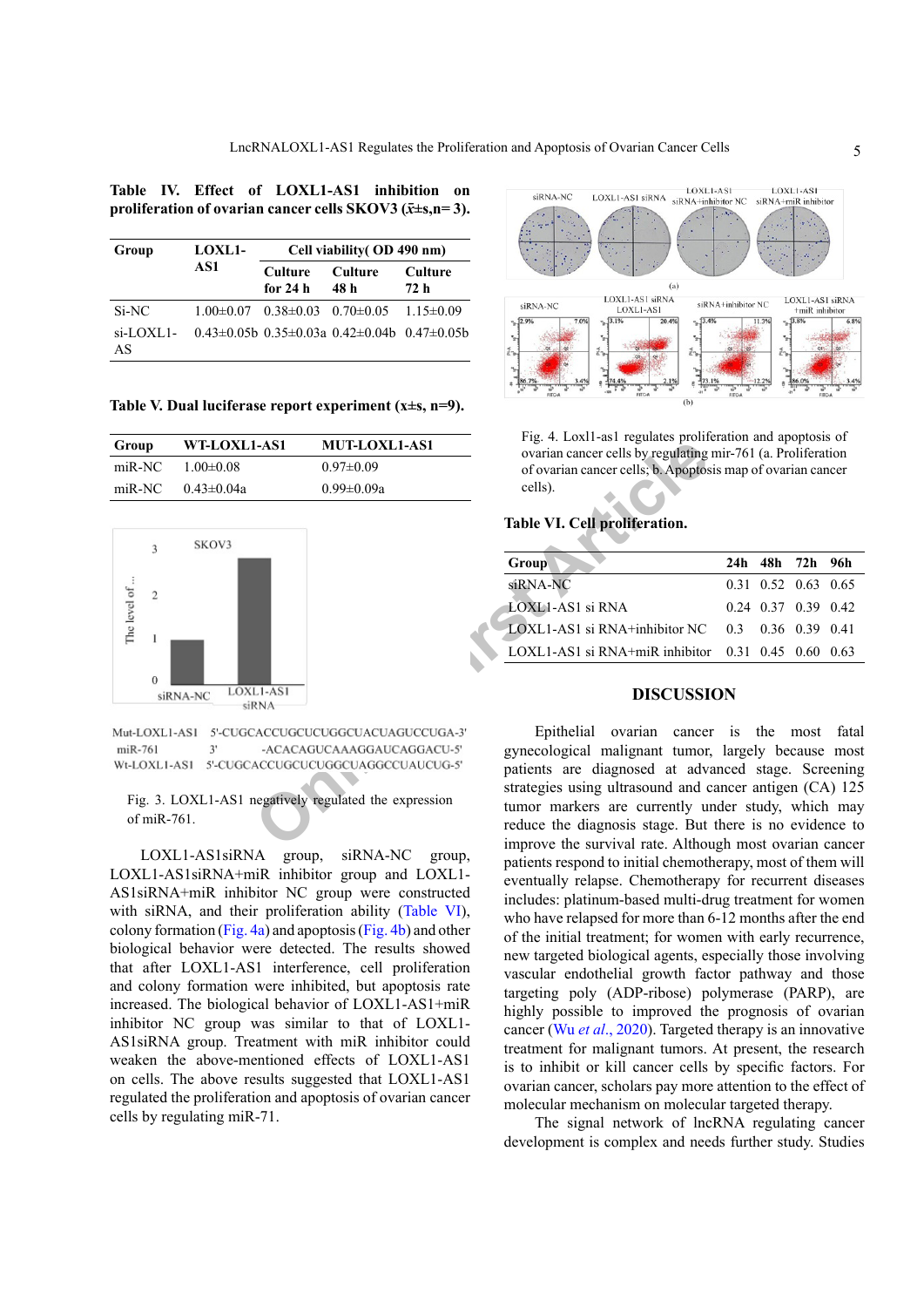have shown that lncRNA can regulate the expression of genes through complementary binding with miRNA. In this study, we found that LOXL1-AS1 could complement miR-761 and regulate the proliferation and apoptosis of ovarian cancer cells by targeting miR-761. LOXL1-AS1 is a newly discovered cancer-promoting lncRNA, which is involved in the occurrence of various cancers [\(Wang](#page-6-8) *et al*[., 2012](#page-6-8); Sun *et al*[., 2018\)](#page-6-9). We studied several basic characteristics of ovarian cancer and found that LOXL1- AS1 could regulate the proliferation and apoptosis of ovarian cancer cells in vivo and in vitro. miR-761 is used as a tumor suppressor gene in some cancers such as lung cancer and gastric cancer (Sasaki *et al*[., 2000\)](#page-6-2). Database analysis and dual luciferase analysis shows that LOXL1- AS1 can complement miR-761. *In vitro* and *in vivo* experiments further show that LOXL1-AS1 regulates the proliferation and apoptosis of ovarian cancer cells by regulating miR-761.

# **CONCLUSION**

**Example 1 C. 2014 [A](https://doi.org/10.3322/caac.20113) Example 1 C. 2014 A Example 145 C. A Example 145 A Example 145 A Example 145 C. CONLI-AS1 Example 145 Example 145 Example 145 Example 146 Example 146 Examp** To sum up, lncRNALOXL1-AS1 was up-regulated in ovarian cancer tissues, interfering with the expression of ovarian cancer significantly, effectively inhibiting the rapid reproduction of ovarian cancer cells and accelerating the apoptosis of cancer cells. Its mechanism is related to the targeted regulation of miR-761 expression. In addition, the expression of miR-761 was down-regulated in ovarian cancer tissues, and the overexpression of miR-761 had a certain anti-ovarian cancer effect. Many experimental data prove that lncRNALOXL1-AS1 may promote the biological function of ovarian cancer cells. As the experimental data proved, the expression of lncRNALOXL1-AS1 significantly decreased the proliferation of SKOV3 cells and the expression of CyclinD1 and Bcl-2 protein at 24h, 48h and 72 h, and greatly improved the apoptosis rate and the expression of p21 and Bax protein. And these data show that lncRNALOXL1- AS1 and oncogene play a role in ovarian cancer. This study provided a valuable biomarker and therapeutic target for ovarian cancer. Human beings have made more and more in-depth research on the non-coding region of genome. Many studies have shown that lncRNA and miRNA have mutual regulation in the development of tumor, which is of great significance to the early detection and treatment of tumor.

#### *Statement of conflict of interest*

The authors have declared no conflict of interest.

#### **REFERENCES**

- Cao, M.X., Jiang, Y.P., Tang, Y.L. and Liang, X.H., 2017. The crosstalk between lncRNA and microRNA in cancer metastasis: orchestrating the epithelialmesenchymal plasticity. *Oncotarget*, **8**: 12472- 12483.<https://doi.org/10.18632/oncotarget.13957>
- Cui, J., Eldredge, J.B., Xu, Y. and Puett, D., 2011. MicroRNA expression and regulation in human ovarian carcinoma cells by luteinizing hormone. *PLoS One*, **6**: e21730. [https://doi.](https://doi.org/10.1371/journal.pone.0021730) [org/10.1371/journal.pone.0021730](https://doi.org/10.1371/journal.pone.0021730)
- <span id="page-5-0"></span>Dong, R., Liu, X., Zhang, Q., Jiang, Z., Li, Y., Wei, Y., Li, Y., Yang, Q., Liu, J., Wei, J.J. and Shao, C., 2014. miR-145 inhibits tumor growth and metastasis by targeting metadherin in high-grade serous ovarian carcinoma. *Oncotarget*, **5**: 10816. <https://doi.org/10.18632/oncotarget.2522>
- <span id="page-5-1"></span>Jelovac, D. and Armstrong, D.K., 2011. Recent progress in the diagnosis and treatment of ovarian cancer. *CA Cancer J. Clin.*, **61**: 183-203. [https://](https://doi.org/10.3322/caac.20113) doi.org/10.3322/caac.20113
- <span id="page-5-3"></span>Kogo, R., Shimamura, T., Mimori, K., Kawahara, K., Imoto, S., Sudo, T., Tanaka, F., Shibata, K., Suzuki, A., Komune, S. and Miyano, S., 2011. Long noncoding RNA HOTAIR regulates polycombdependent chromatin modification and is associated with poor prognosis in colorectal cancers. *Cancer Res.*, **71**: 6320-6326. [https://doi.org/10.1158/0008-](https://doi.org/10.1158/0008-5472.CAN-11-1021) 5472.CAN-11-1021
- <span id="page-5-5"></span>Li, Z., Lei, H., Luo, M., Wang, Y., Dong, L., Ma, Y., Liu, C., Song, W., Wang, F., Zhang, J. and Shen, J., 2015. DNA methylation downregulated mir-10b acts as a tumor suppressor in gastric cancer. *Gastric Cancer*, **18**: 43-54. [https://doi.org/10.1007/s10120-](https://doi.org/10.1007/s10120-014-0340-8) 014-0340-8
- <span id="page-5-6"></span>Li, Z., Yu, X., Shen, J., Chan, M.T. and Wu, W.K.K., 2015. Micro RNA in intervertebral disc degeneration. *Cell Prolif.*, **48**: 278-283. [https://doi.](https://doi.org/10.1111/cpr.12180) [org/10.1111/cpr.12180](https://doi.org/10.1111/cpr.12180)
- Li, Z., Yu, X., Shen, J., Wu, W.K.K. and Chan, M.T., 2015. MicroRNA expression and its clinical implications in Ewing's sarcoma. *Cell Prolif.*, **48**: 1-6. <https://doi.org/10.1111/cpr.12160>
- <span id="page-5-4"></span>Mitra, R., Chen, X., Greenawalt, E.J., Maulik, U., Jiang, W., Zhao, Z. and Eischen, C.M., 2017. Decoding critical long non-coding RNA in ovarian cancer epithelial-to-mesenchymal transition. *Nat. Commun.*, **8**: 1-12. [https://doi.org/10.1038/s41467-](https://doi.org/10.1038/s41467-017-01781-0) [017-01781-0](https://doi.org/10.1038/s41467-017-01781-0)
- <span id="page-5-2"></span>Morice, P., Gouy, S. and Leary, A., 2019. Mucinous ovarian carcinoma. *New Engl. J. Med.*, **380**: 1256-